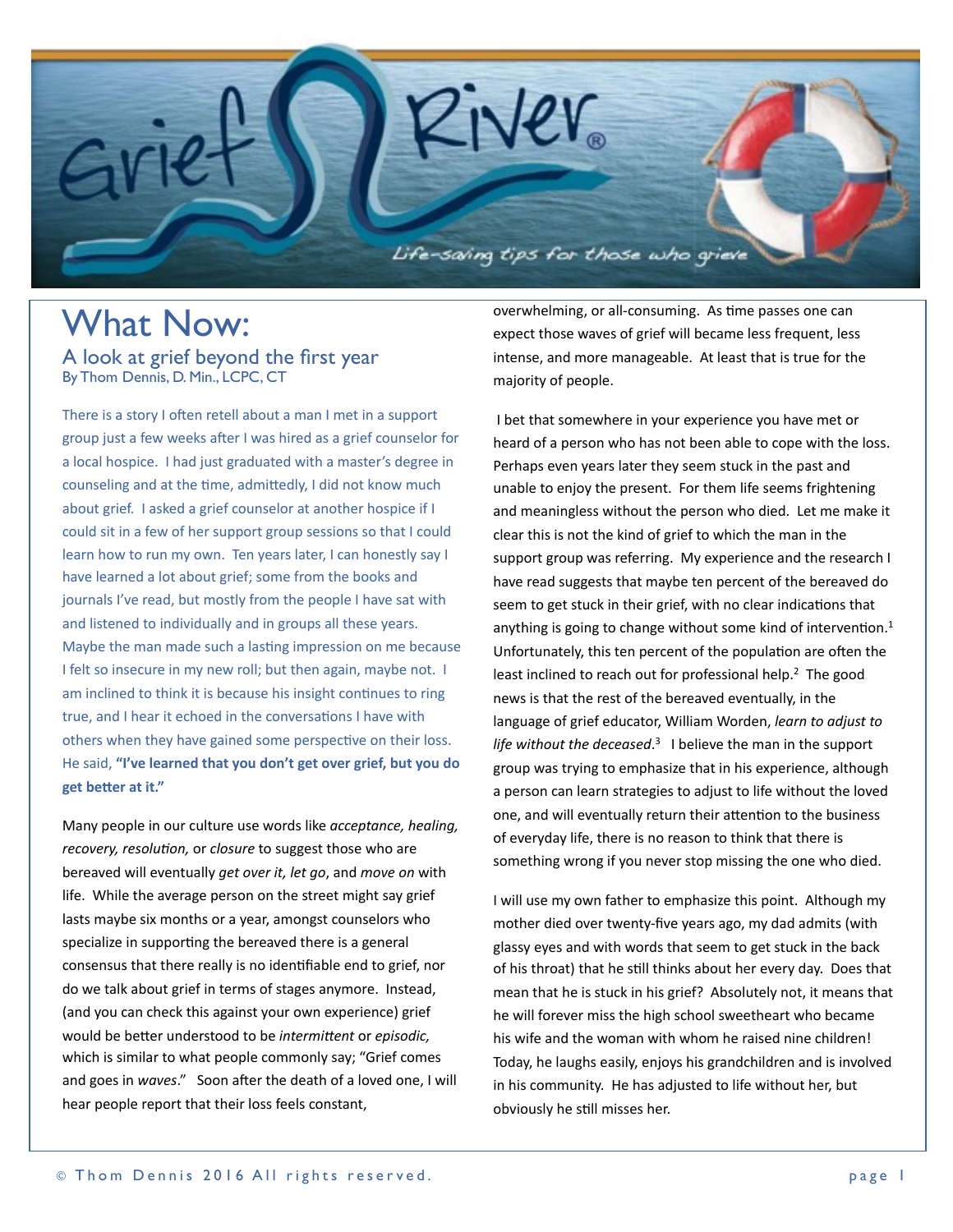Unlike my father, I cannot say that I think of my mom every day. When I think about my childhood she looms large in my memories, but I've lived over half my life without her. When I think about the major events in my adult life, she was not physically present so I do not associate her with those memories. The times I miss her are usually around the holidays, family events, and those little inbetween moments when I hear a song, or smell the perfume of her favorite flower, or when my eye catches something that I know she would have just loved. I still wish she were here to celebrate life's major accomplishments, and no doubt there is a little boy inside of me that will always want his mommy on those occasions when he stumbles and skins his knee on the journey of life. In all of these moments I feel a twinge of grief, and I miss her, and I wish she were here to share in my joy or speak those consoling words that only your mom can speak. Her wisdom continues to guide me through major life decisions because I think about how she would have handled it. Half of my genes are hers and most of my values she passed onto me. No doubt, in subtle and overt ways, she was a great influence on that boy who became an adult, and continues to inform the adult who became a grief counselor. 

Progress on the grief journey offers its own challenges. Grief looks different at month three than it did when it was raw and new, and it typically changes incrementally with the

passing of each month. One can imagine then, that the strategies for coping will have to evolve with the passage of time. When some people notice that grief no longer dominates their every thought, they report feeling guilty or they think they are being disrespectful to the person for feeling better. Many are fearful they will somehow forget the person who died. And yet, after having lived with the loss for a while, most people come to the realization that even though some of the details may fade, the love that underlies those memories never dies.

I've come to the conclusion that the traditional definition of grief is much too narrow. From my perspective, grief is bigger and more complex than just the sad emotions a person feels after someone dies. Despite what Dr. Elizabeth Kübler-Ross who popularized the *5 stages of loss* has said, grief is never as neat or as organized as a series of steps or stages. $4$  The best definition I can come up with describes grief as, our *embodied response to loss*. That means grief includes *all* the emotions, (not just the sad ones) all the thoughts, (memories, strategies for coping, prayer, questions about the meaning of life and death, any resolutions we might make for the future) and *all* the physical symptoms (tears, fatigue, disorientation, sleep loss, chest pain) **that we associate with loss, over the course of a lifetime.** Why, because grief is not an isolated event; one moment, one thought, one emotion is connected to the next. It is encoded in our brains, tattooed on our hearts, and wrapped in a vessel made of bone and blood and flesh. It might be better to think of grief as one of the many strands that are woven into the very fabric of life.

## **What can you expect your grief to** look like beyond the first year?

Because every person's story is unique, someone like me cannot predict how long it will take you to *get* back to normal. Grief never happens in isolation. Sometimes we find ourselves also dealing with other stressors such as: personal health concerns, family conflicts, financial or legal troubles. When a person dies there will also be multiple losses that you have to learn to experience at the same time like: a loss of identity, a loss of security, the loss of a dream or hope for the future. How long it takes to adjust to the death of a loved one will depend on what else you've got on your plate and what kind of resources are available to help. All things being equal, I would like to believe you are now able to say with some degree of confidence, "It feels like the worst part is behind me." Having experienced a year of *firsts*, you are learning to adjust to this new reality and although you know you may not be out of the woods yet, you have possibly heard yourself say, "I can't quite explain it but it feels like some kind of shift has taken place." When I asked a man whose wife died three years ago what advice he would offer to you, he said, "I realized that first year all I was doing was holding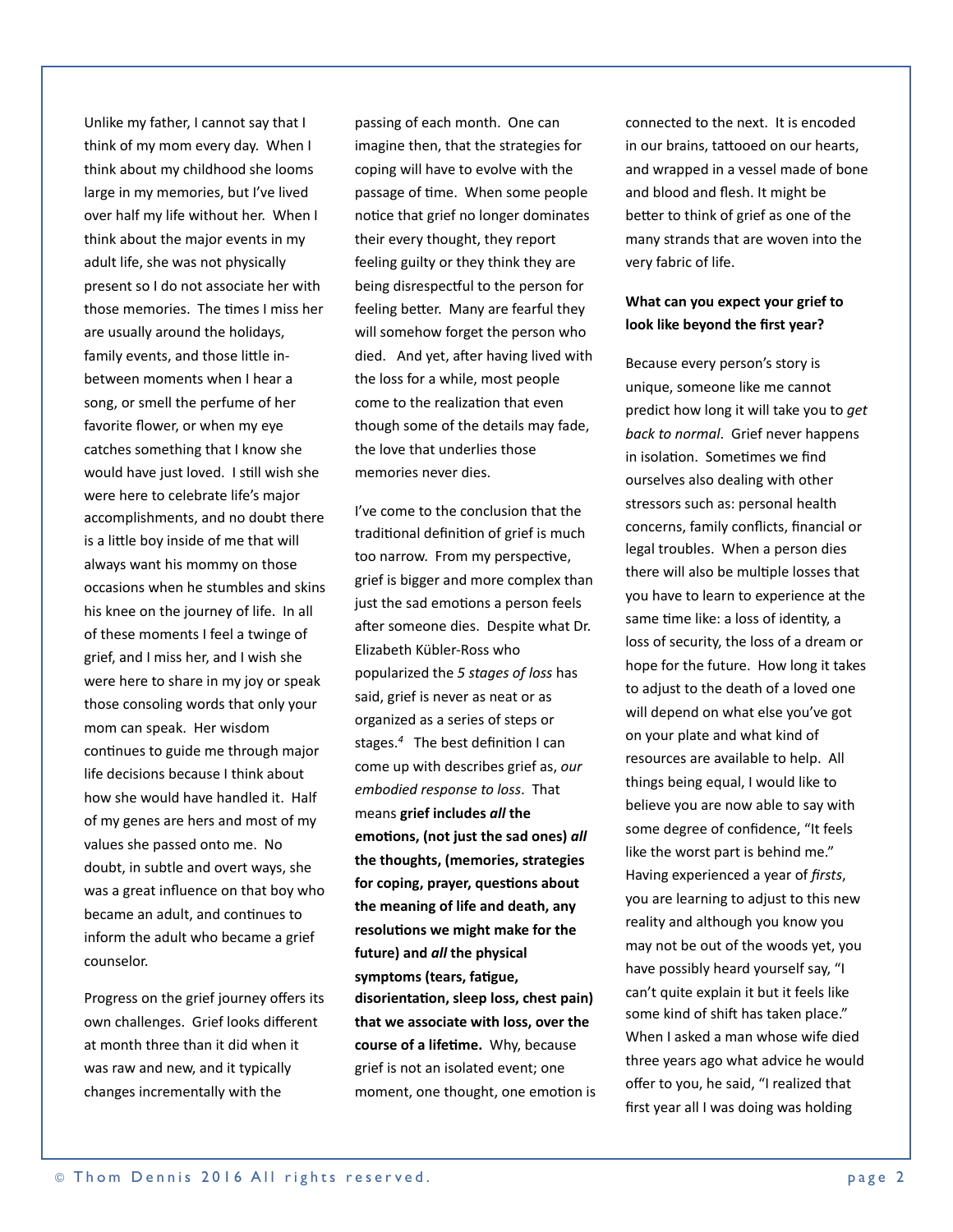onto walls...having survived all those firsts, I want to tell them that people forget to warn you there will also be the seconds and thirds and fourths." His new wife, who had also been widowed a few years before, chimed in from the other room, "But be sure to tell them that it does get better!"

Beyond the first year you can expect that eventually there will be long stretches of time when your days will not be dominated by the loss. Before you know it, days turn into months and months turn into years. Gradually, the weight of loss lightens, you find ways to adjust to life without them, and you begin to notice again the beauty that surrounds you. Nevertheless, I would be doing you a disservice to suggest that at some point you will be done with grief. As I suggested earlier, we will grieve again, to a greater or lesser degree, on holidays, birthdays, and anniversaries, at weddings and graduations, at a naming ceremony, a birs, a bar(bat) mitzvah, at a baptism or a confirmation, because that special someone is not there to share in the joy. These are the bitter-sweet moments, when we recall a memory that puts a smile on our faces and brings a tear to our eyes. In times of accomplishment and times of crisis, we will long for their hugs and wish we could hear their words of encouragement. There are also those in-between moments when something triggers a memory and you are forced to acknowledge the loss once again. On these occasions we stop, look back, then to the future, and make an assessment of how we are doing at that particular moment in time. Of course we are going to miss them in all the peaks and valleys of life. Even so, when we reach one of these mile markers, my hope is that each of us will also be able to add, "... but I'm doing OK." If not, the good news is that there are people like me who can help.

Some will say little of what I have written so far relates to their experience of grief. When asked, they would probably argue they have gotten over the loss; that they are done grieving. While I would probably want to check back with them in a year or two, it would be wrong for me to disagree or try to convince them otherwise. For some the dominant feeling was a sense of relief that the loved one is no longer suffering or perhaps they did not have that close of a relationship with the deceased to begin with. Others say their grief is tempered by their belief they will see their loved one again or that their faith offers them great consolation. Still others find that their existing internal coping skills and external supports are sufficient to deal with the current life crisis. In each of these cases, it does not mean that they won't feel sad or they don't miss the loved one who died, it simply means they have not been overwhelmed by the loss to the point where they felt the need to reach out for additional support.

We get better at grief for at least the following three reasons: 1. The more times we do something the better we get at it. That's true for baseball and ballroom dancing; it is also true for grief. We usually learn by trial and

error which coping strategies will work and which ones don't. We learn who we can depend on and who we can't. 2. The first time you got hit with one of those waves of grief, it most probably wiped you out. But by the tenth time or perhaps the umpteenth time you eventually came to the realization that those tears don't last forever, eventually you dry your eyes and get back to work. 3. Having learned to negotiate the waves of grief you gain confidence in your ability to survive, so you don't freak out (as often or as much). Like the man in the support group said, "We don't get over grief, but we do get better at it."

As with any other experience, people tend to revisit past losses in an attempt to figure out how to cope with the current loss. When the second parent dies, adult sons and daughters will re-examine the death of the first parent to gain insight into how to cope. They will often say something like, "I feel like I am grieving as much or more for my father who died twenty years ago as I am for my mother who died just this past month." Parents who have experienced the death of a child or adolescent describe grieving again each time one of their child's friends or age mates graduate, get married, or has a baby of their own. One widow who I met in my early years as a grief counselor called me up recently and asked if we could meet again. As it turned out she was facing a serious health crisis of her own. She said, "I am realizing that I am missing him all over again, and even though I know it is not rational, I figured out